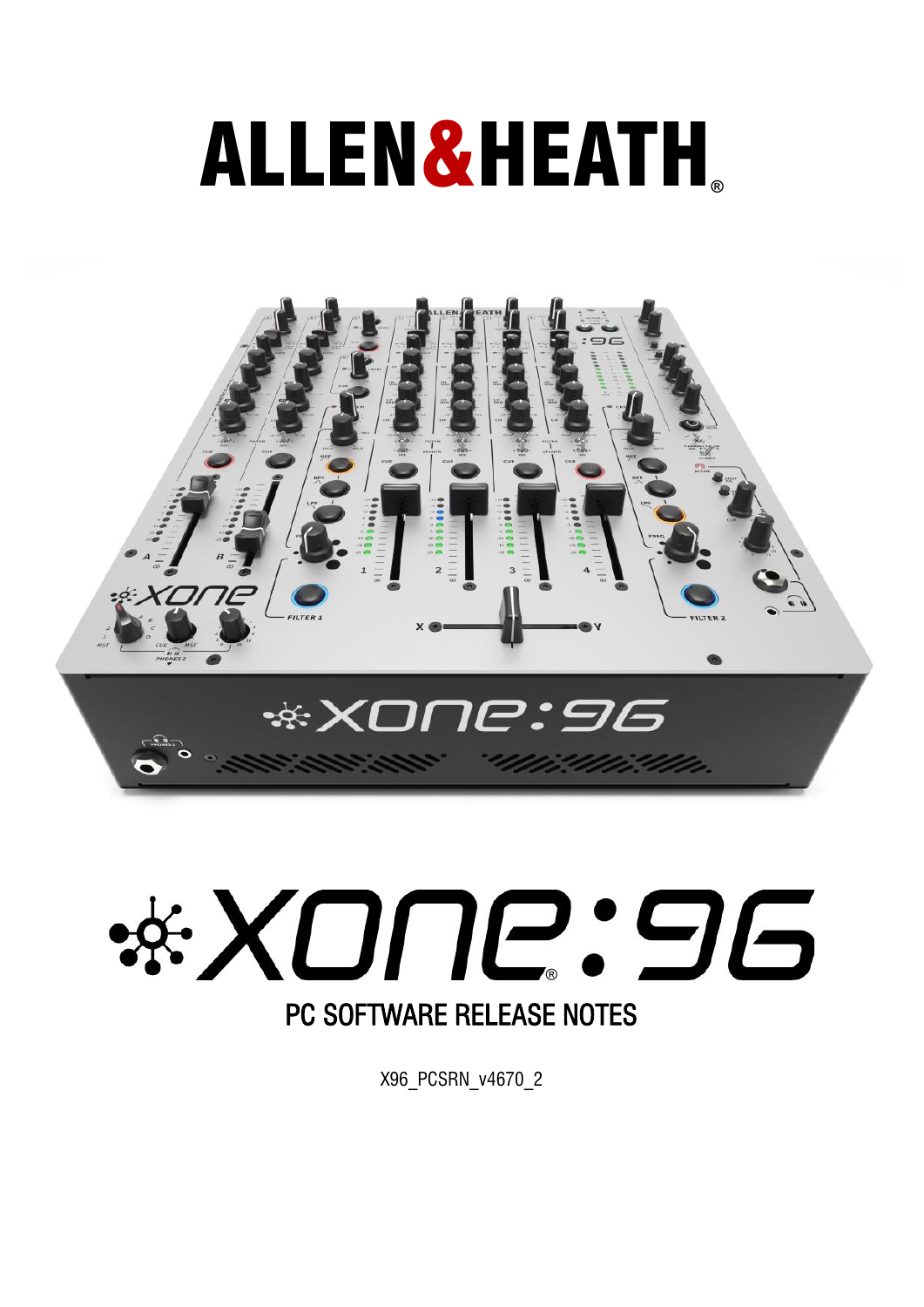# DRIVER INSTALLATION (PC)

This release updates, ASIO compatible, Microsoft Windows® PC system Device Drivers for **XONE:96** 

Xone Product Xone:96 Device Driver (PC) X96\_v4670.zip [X96\_v4670.exe]

Supported OS: Microsoft Windows<sup>®</sup> 11 Microsoft Windows® 10

Refer to page 6 for details of software changelogs.

## Installing XONE Device Software

In order to access all internal dual-soundcard channels of the Xone:96 for use with Windows® PC, you will need to install the dedicated, ASIO® compatible, Device Drivers.

Check you have downloaded the current Device Software bundle, available for download from the Allen & Heath website: [www.allen-heath.com/xone96](http://www.allen-heath.com/ahproducts/xone96/#tab5)

## PLEASE FOLLOW INSTALL INSTRUCTIONS CAREFULLY

NOTE: Please ensure you are logged on to the PC with Administrator access enabled

- When the driver package has downloaded, extract the installer to your computer desktop. Follow the on-screen instructions as detailed below and overleaf.
	- The installer will also quide you through the steps necessary to install this software.
- Double-click on the XONE:96 Driver Setup application, X96\_v4670 to begin.





- Click Yes on the User Account Control if prompted to confirm and continue installation.
- Click Next to run the installer application.



Click on the **Install** tab to pre-install the Device Drivers to the default system folder. A series of messages will be displayed…

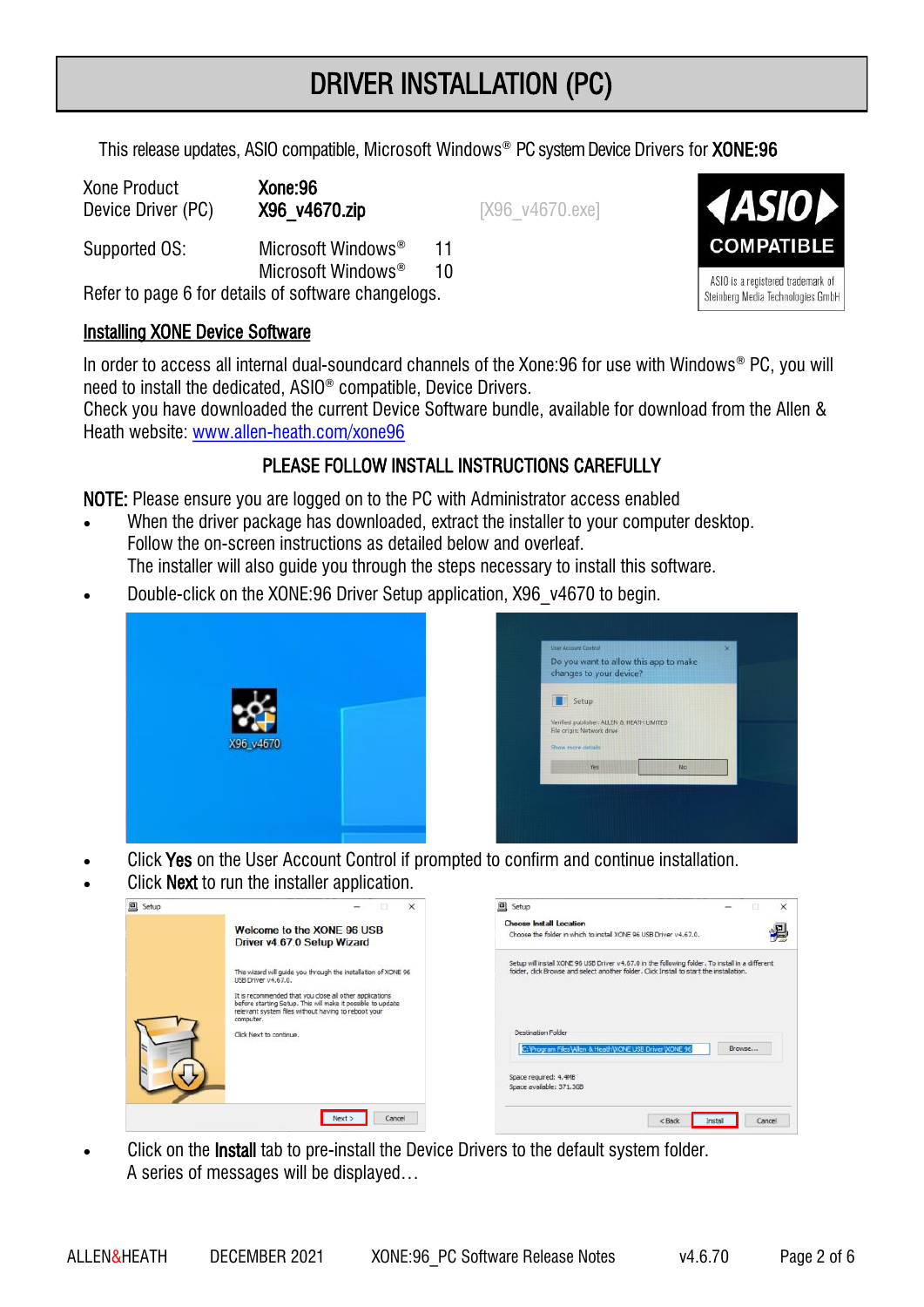# DRIVER INSTALLATION (PC) continued

- This may take some time to complete.
- Please wait while XONE:96 v4.67.0 software is installed…



- Click Install If promoted to install *Allen&Heath Sound, video and game controllers* software.
- Click Install if prompted to install Allen&Heath XONE:96 Audio Devices software.



• Connect the XONE:96 mixer to your PC via the USB 1, or USB 2 port and power the unit ON\*.



- Click **Next** to continue once the pre-installation process has completed.
- Click Finish to complete the Device Driver installation.
- NOTE:

It is possible to run the XONE:96 Device Driver pre-installation process without connecting the XONE:96 mixer to your computer.

In this case you will be prompted to "... disconnect and reconnect the device to complete driver installation."

If the mixer cannot be connected, click Yes on the prompt to close the application.

To complete installation, connect the XONE:96 to your PC via USB, power the mixer ON.

Wait a few moments for the PC to enumerate the mixer before opening your software application.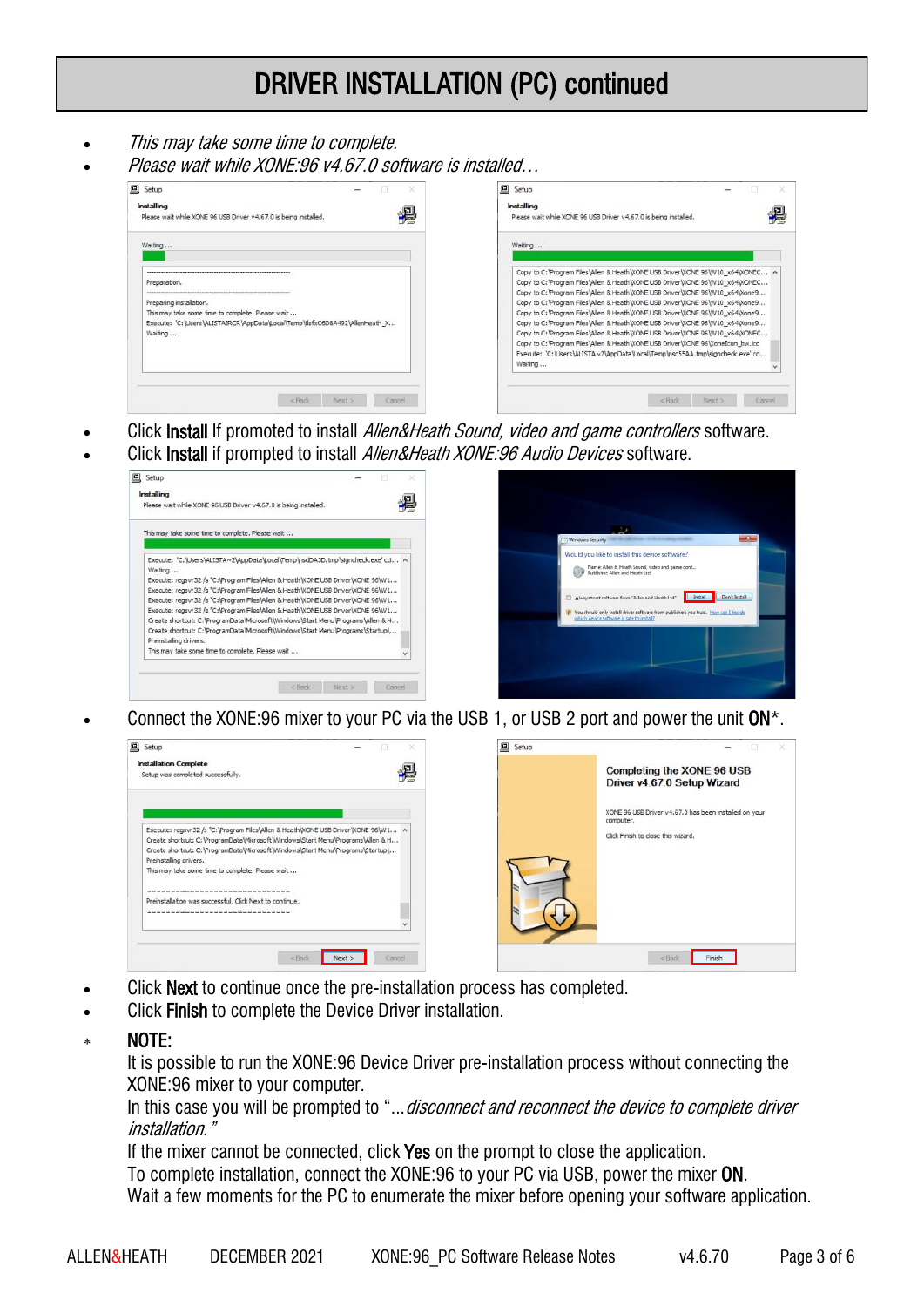# DRIVER INSTALLATION (PC): DEVICE CHECK

#### Confirming Driver Installation and Hardware Device connection

#### Microsoft Windows®

When first connecting the XONE:96 to a PC computer after the Device Drivers are installed, check the mixer is recognised correctly before opening your Digital DJ, or DAW, software application.

- Connect the XONE:96 to your PC via USB 1 or 2 The corresponding USB 1/ 2 ACTIVE indictor illuminates BLUE when the mixer is powered ON.
- Click the *Show hidden icons* tab on the Taskbar
- Check XONE:96 Control Panel icon is displayed
- Next, click on the Windows Start icon.
- The XONE:96 Control Panel icon should be displayed under **Recently added apps**
- Open the XONE 96 Control Panel
- Status view displays: XONE:96 USB 1 (or USB 2) and Current Sample Rate
- Format view Input and Output sections display:
- 12 channels and the currently selected bit depth.
- Sample Rate is selectable from 44.1 to 96kHz.
- Bit depth is selectable between 16bits and 32bits
- Device Settings can be adjusted as required to suit applications, or host system's CPU capacity. Adjustment is implemented via DAW host audio prefs (ASIO), or system Sound dialogue (WDM) See p.5 for supported buffer sizes. See p.6 for updated WDM Audio options
- Next, open the Hardware Device Manager dialogue. Navigate to: START / Settings / Devices / Device Manager
- With the Device Drivers for the internal soundcards correctly installed, XONE:96 is listed as a hardware device under three device trees.
- Expand (click on  $>$ ) the *Audio inputs and outputs* tree to display: Aux 1 (Xone 96 USB n) + Aux 2/ Main Mix (Xone 96 USB n) + Input 1 - 4 (Xone 96 USB n) and Output 1 - 4 (Xone 96 USB n)  $+$  Output A - B (Xone 96 USB n)
- Expand *Sound, Video and Game Controllers* and *XONE 96 Audio Devices* to display: **Xone 96 USB n**





|                                             | a.K.   | XONE 96 Control Panel         |                     |
|---------------------------------------------|--------|-------------------------------|---------------------|
| 除                                           |        |                               |                     |
|                                             | 【x ① 早 |                               | 09:06<br>09/06/2018 |
| $\mathcal{R}$<br>Tech support               |        | Life at a glance              |                     |
| Most used                                   |        |                               |                     |
| $\odot$<br>Traktor 2                        | ×      |                               |                     |
| 盯<br><b>Ableton Live 9 Suite</b>            |        | Calendar                      | <b>Mail</b>         |
| <b>S</b><br>Get Skype                       |        |                               | ń                   |
| y auaea<br>XONE 96 Control Panel<br>-9.     |        | Weather                       | Phone <sup>(</sup>  |
| File Explorer<br>Settings<br><b>C</b> Pawer | ×      | <b>Debut Video</b><br>Capture | midisco             |
| E All apps                                  | New    |                               |                     |
| Search the web and Windows                  |        |                               |                     |
| XONE 96 Control Panel                       |        |                               | $\times$            |
| Status Format Buffer Settings Info          | About  |                               |                     |
| <b>USB Audio Device</b>                     |        |                               |                     |
| XONE 96 USB 1                               |        |                               |                     |
|                                             |        |                               |                     |
| Current Sample Rate                         |        |                               |                     |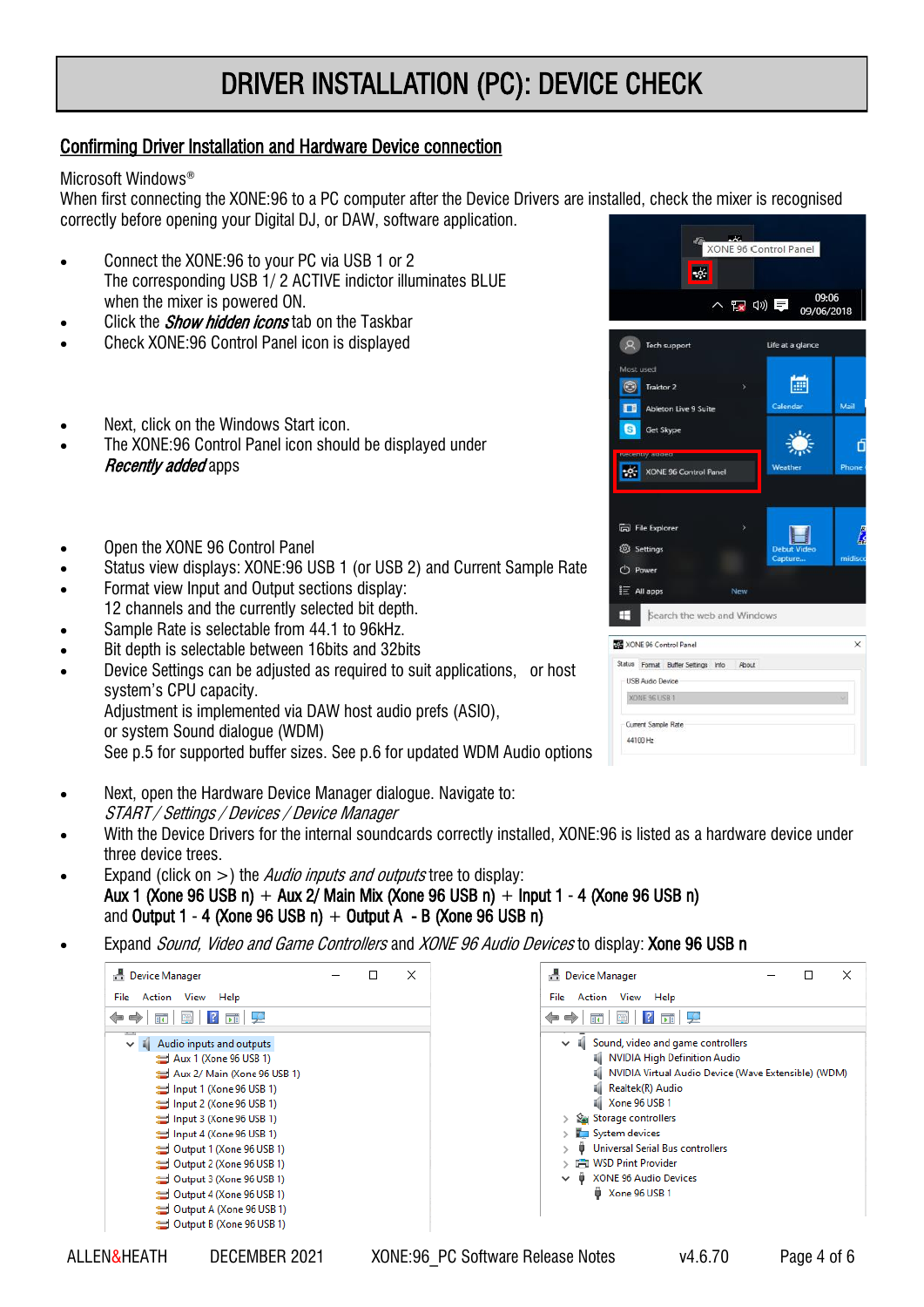# DUAL INTERNAL SOUNDCARD SPECIFICATIONS, USB 1 - USB 2

### Digital Architecture (USB) Specification

Hi-Speed USB2.0 [USB B] ¦ macOS Class Compliant ¦ PC ASIO compatible [see p.2] Analogue/Digital Line-up  $0$ dBu = - 14dBFS Audio Channels: 2 x 24 Channel | 12 in / 12 out [6 x Stereo pairs] USB Audio Inputs [USB 1 and USB 2]: 2 x 6: [CH 1-4 | SEND1 | MST/SEND2] USB Audio Outputs [USB 1 or USB 2]: 2 x 6: USB1 / USB2 [CH 1-4 | CH A - D] Supported Variable Buffer Sizes: 32 / 64 / 128 / 256 / 512 / 1024 / 2048 / 4096 / 8192 samples Supported Sample Rates: 44.1 kHz / 48kHz / 88.2kHz / 96kHz Supported Bit depth: 16 bit / 32 bit USB MIDI Channels: 2 x MIDI IN / 2 x MIDI OUT [USB 1 and USB 2]

XONE:96 soundcard channels are arranged in stereo pairs and will be displayed in your chosen Digital DJ, or DAW, software as follows:

|                                                   | <b>USB AUDIO ROUTING</b>         |                   |  |  |  |
|---------------------------------------------------|----------------------------------|-------------------|--|--|--|
| Mixer Channel outputs to Computer [USB1 and USB2] |                                  |                   |  |  |  |
| <b>Soundcard Input</b>                            | <b>XONE:96 Outputs</b>           | <b>DAW Input</b>  |  |  |  |
| USB 1 / USB 2 1                                   | CH1 L (RIAA or LINE)             | Ch1L              |  |  |  |
| <b>USB 1/ USB 2 2</b>                             | CH1 R (RIAA or LINE)             | Ch1R              |  |  |  |
| USB 1 / USB 2 3                                   | CH2 L (RIAA or LINE)             | Ch 2L             |  |  |  |
| USB $1 /$ USB $\overline{2}$ 4                    | CH <sub>2</sub> R (RIAA or LINE) | Ch 2 R            |  |  |  |
| USB 1 / USB 2 5                                   | CH3 L (RIAA or LINE)             | Ch3L              |  |  |  |
| USB 1 / USB 2 6                                   | CH3 R (RIAA or LINE)             | Ch 3 R            |  |  |  |
| USB 1 / USB 2 7                                   | CH4 L (RIAA or LINE)             | Ch4L              |  |  |  |
| USB 1 / USB 2 8                                   | CH4 R (RIAA or LINE)             | Ch 4 R            |  |  |  |
| USB 1 / USB 2 9                                   | SEND 1 L (PRE or POST)           | Send 1 L          |  |  |  |
| USB 1 / USB 2 10                                  | SEND 1 R (PRE or POST)           | Send 1 R          |  |  |  |
| USB 1 / USB 2 11                                  | SEND 2 L or MST L                | Send 2 L / MST L  |  |  |  |
| USB 1 / USB 2 12                                  | SEND 2 R or MST R                | Send 2 R / MST R  |  |  |  |
| Mixer Channel inputs from Computer [USB1 or USB2] |                                  |                   |  |  |  |
| <b>Soundcard Output</b>                           | XONE:96 Inputs                   | <b>DAW Output</b> |  |  |  |
| USB 1 / USB 2 1                                   | CH 1 USB 1 or USB 2 L            | Ch1L              |  |  |  |
| USB 1 / USB 2 2                                   | CH 1 USB 1 or USB 2 R            | Ch 1 R            |  |  |  |
| USB 1 / USB 2 3                                   | CH 2 USB 1 or USB 2 L            | Ch 2L             |  |  |  |
| USB 1 / USB 2 4                                   | CH 2 USB 1 or USB 2 R            | Ch 2 R            |  |  |  |
| USB 1 / USB 2 5                                   | CH 3 USB 1 or USB 2 L            | Ch3L              |  |  |  |
| USB 1 / USB 2 6                                   | CH 3 USB 1 or USB 2 R            | Ch 3 R            |  |  |  |
| USB 1 / USB $2\overline{7}$                       | CH 4 USB 1 or USB 2 L            | Ch 4L             |  |  |  |
| USB 1 / USB 2 8                                   | CH 4 USB 1 or USB 2 R            | Ch 4 R            |  |  |  |
| USB 1 / USB 2 9                                   | CHA USB 1 or USB 2 L             | Ch A L            |  |  |  |
| USB 1 / USB 2 10                                  | CHAUSB 1 or USB 2 R              | Ch A R            |  |  |  |
| USB 1 / USB 2 11                                  | CHB USB 1 or USB 2 L             | $ChB$ L           |  |  |  |
| USB 1 / USB 2 12                                  | CHB USB 1 or USB 2 R             | ChB R             |  |  |  |

XONE:96 is also fully Traktor Scratch Certified so the internal soundcards brings support for DVS control of Native Instruments' flagship [TRAKTOR PRO 3](https://www.native-instruments.com/en/products/traktor/dj-accessories/bags-cases-and-control-media/software-timecode-kit/)  DJ software straight out of the box.



For more details on configuring the XONE:96 for use with timecode and Traktor, please refer to p.30 of the XONE:96 User Guide (AP11645): [www.allen-heath.com/xone96/](https://www.allen-heath.com/media/AP11645_2_XONE_96_USER_GUIDE.pdf)